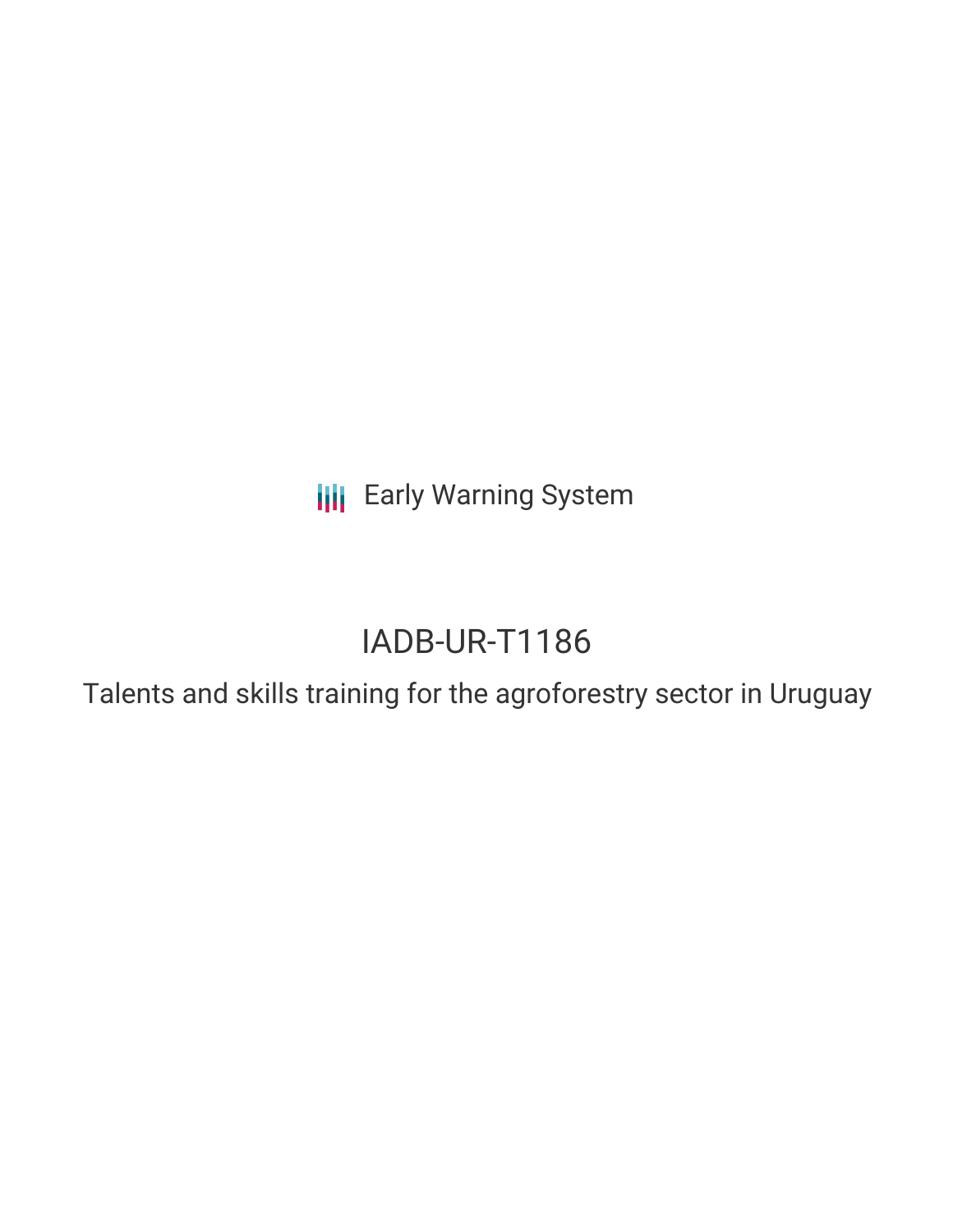

### **Quick Facts**

| <b>Countries</b>               | Uruguay                                        |
|--------------------------------|------------------------------------------------|
| <b>Financial Institutions</b>  | Inter-American Development Bank (IADB)         |
| <b>Status</b>                  | Active                                         |
| <b>Bank Risk Rating</b>        | U                                              |
| <b>Voting Date</b>             | 2018-12-07                                     |
| <b>Sectors</b>                 | Agriculture and Forestry, Education and Health |
| <b>Investment Type(s)</b>      | Grant                                          |
| <b>Investment Amount (USD)</b> | $$0.15$ million                                |
| <b>Project Cost (USD)</b>      | \$0.75 million                                 |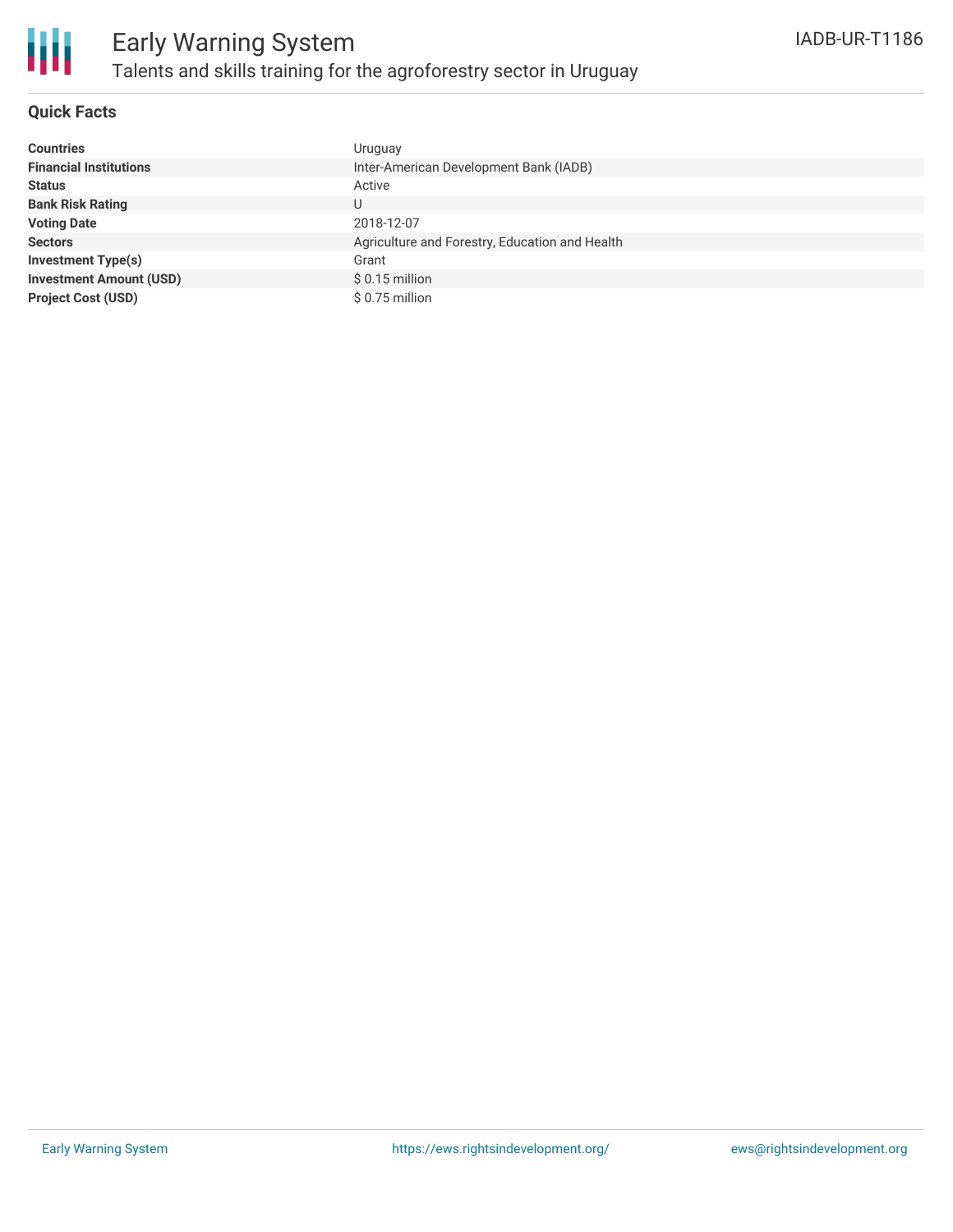

## **Project Description**

According to the bank, its objective is to strengthen the programs of level II (EMS - Enseñanza Media Superior) and level III (tertiary) of the "Consejo de Educación Técnica y Profesional" known as UTU (Universidad del Trabajo de Uruguay) related to the agroforestry sector through the creation of 21st century competences for teachers and relevant knowledge and skills for students.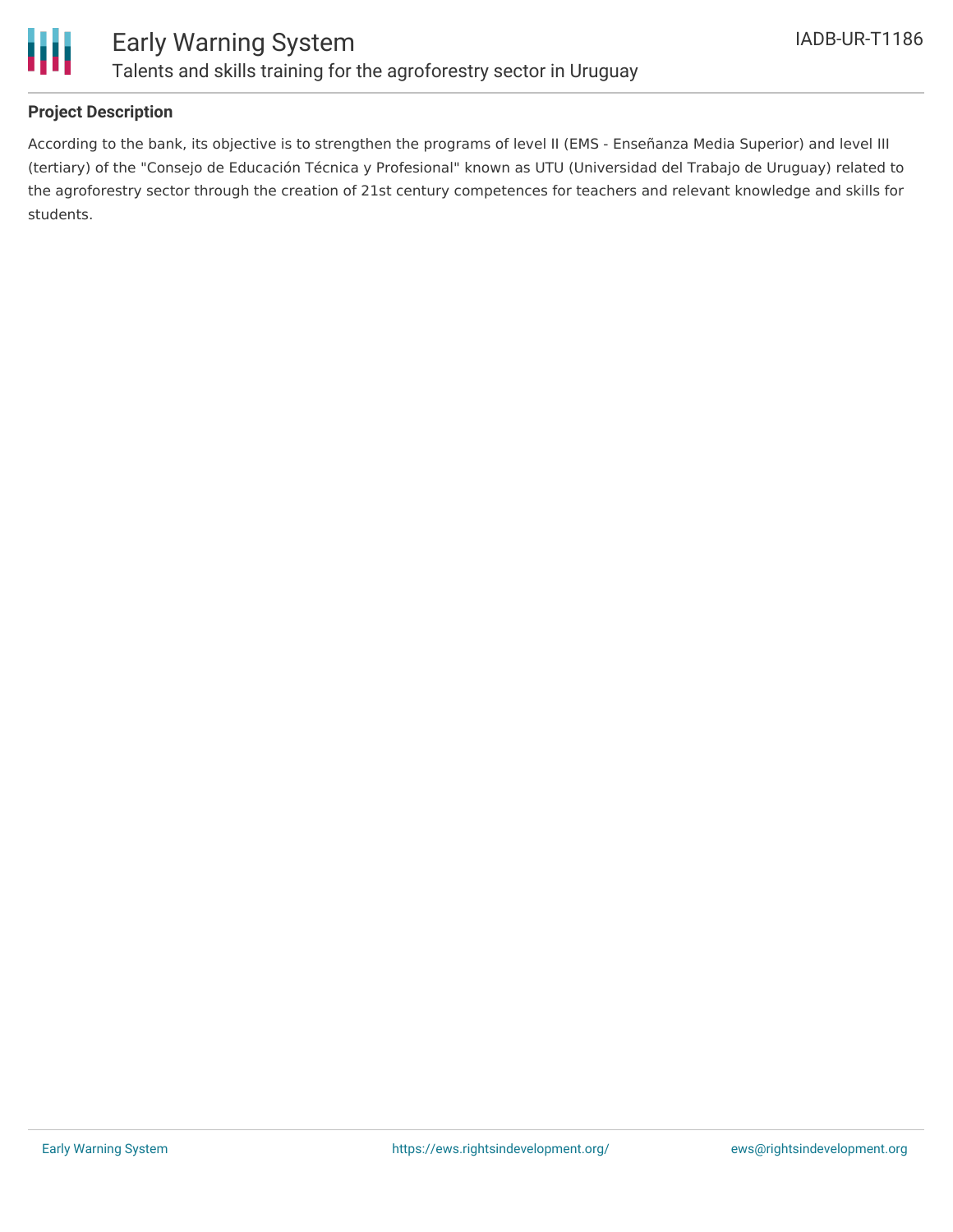

# Early Warning System Talents and skills training for the agroforestry sector in Uruguay

### **Investment Description**

• Inter-American Development Bank (IADB)